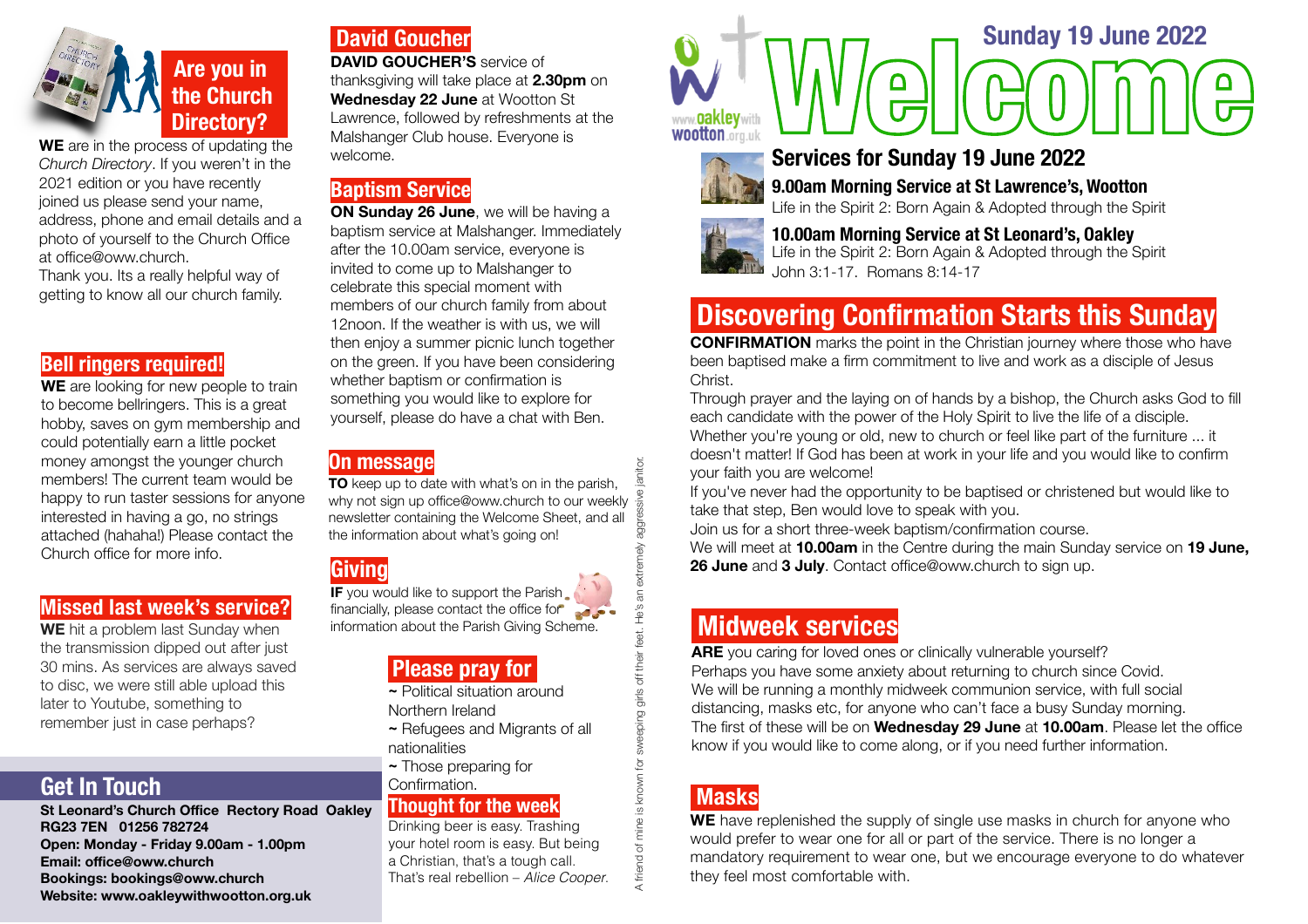

### **St Lawrence 'For Our Time' Project**

**THE** best way to protect our ancient church buildings as places of worship, sites of historical significance and assets of local community life is to ensure that they remain living spaces that are used, loved and creatively adapted to meet the challenges of a new generation.

St Lawrence is a beautiful and historic church, but lacking in the very basic essential amenities of a water supply and toilet, making the church impractical for many events.

To ensure our church is maintained for future generations and thrives as a centre for the community, we are forming a Friends of St Lawrence group.

This is for anyone who cares for our beautiful church, its history and our local community.

We need people with enthusiasm to join us. If you have a love for, or connection with, St Lawrence Church or our community and would like to be involved in any way, please do contact us.

Our first remit will be to push an improvement project forward. Aiming to provide a water supply, toilet, kitchen area and flexible space for gatherings.

We are in the process of asking architects to provide a feasibility study and a historical society to prepare a statement of significance, these are just the first steps.

If you have experience with similar projects, have a love of historical buildings or have experience of applying for grants, we would also be keen to hear from you and would welcome your advice.

Contacts: Shoffy, Serena, Teresa email: friends@oww.church

# Children and Youth

It was wonderful to all be together for last week's All Age service.

#### **Sunday Fun Day**

Next month will be a little different and instead of an All-Age service we will be having a Sunday Funday on **Sunday 3 July** from **3.30-5.00pm**. This is a

fantastic opportunity to bring other friends and families along for an informal short service followed by a party! There will be food, ice creams, games, craft and more. If you would like to know more, please just email.

#### **Teen Dinner**

The teens will be meeting for dinner on Monday 20th June for an evening together. If you know anyone who is secondary school age or above who might like to come, please don't hesitate to email at youth@oww.chuch.

#### **Great Gap Time**

90 young people joined us last Friday for The Gap! We all enjoyed a BBQ and games together. The next Gap will be a summer themed evening with silent disco and sweet treats as well as all the usual activities. Look out for the sign up coming soon........

#### **This Sunday**

The children will be meeting over at the centre this Sunday for their groups with their leaders and friends.

#### **Prayer Space returns**

The prayer space is back in Oakley Junior School! It will be up and running the week beginning **Monday 11 July**. If you can help by coming into the school for 1-2 hours during that week, please contact Thelma Rich at [btrich@talktalk.net](mailto:btrich@talktalk.net).



Please keep all our young people in your prayers at the start of what will be a very busy term. We are always looking for

people to get involved with our children and family work. If you would like to know more, please email. Helen@oww.chuch



# **Summer Fayre Fun Day Helpers needed**

**Helpers** needed to run the refreshments stall at the schools summer fayre. **Saturday 2 July. 12-4.30**. If you can do an hour this would be so appreciated. Serving tea, coffee, squash and cakes. Also we'd love some yummy home baked cakes. Please contact Jeni Saunders. [Jeni@saundersweb.co.uk](mailto:Jeni@saundersweb.co.uk) 07837252419

# **Having a meeting in the Centre or in the Church?**

**PLEASE** make sure you check the dates and times of any meetings in any of our buildings prior to booking as we have had a few near misses lately. We have maintenance, cleaning, inspections, visits etc to juggle, so just because you expect somewhere to be empty and usable, doesn't mean it will be.